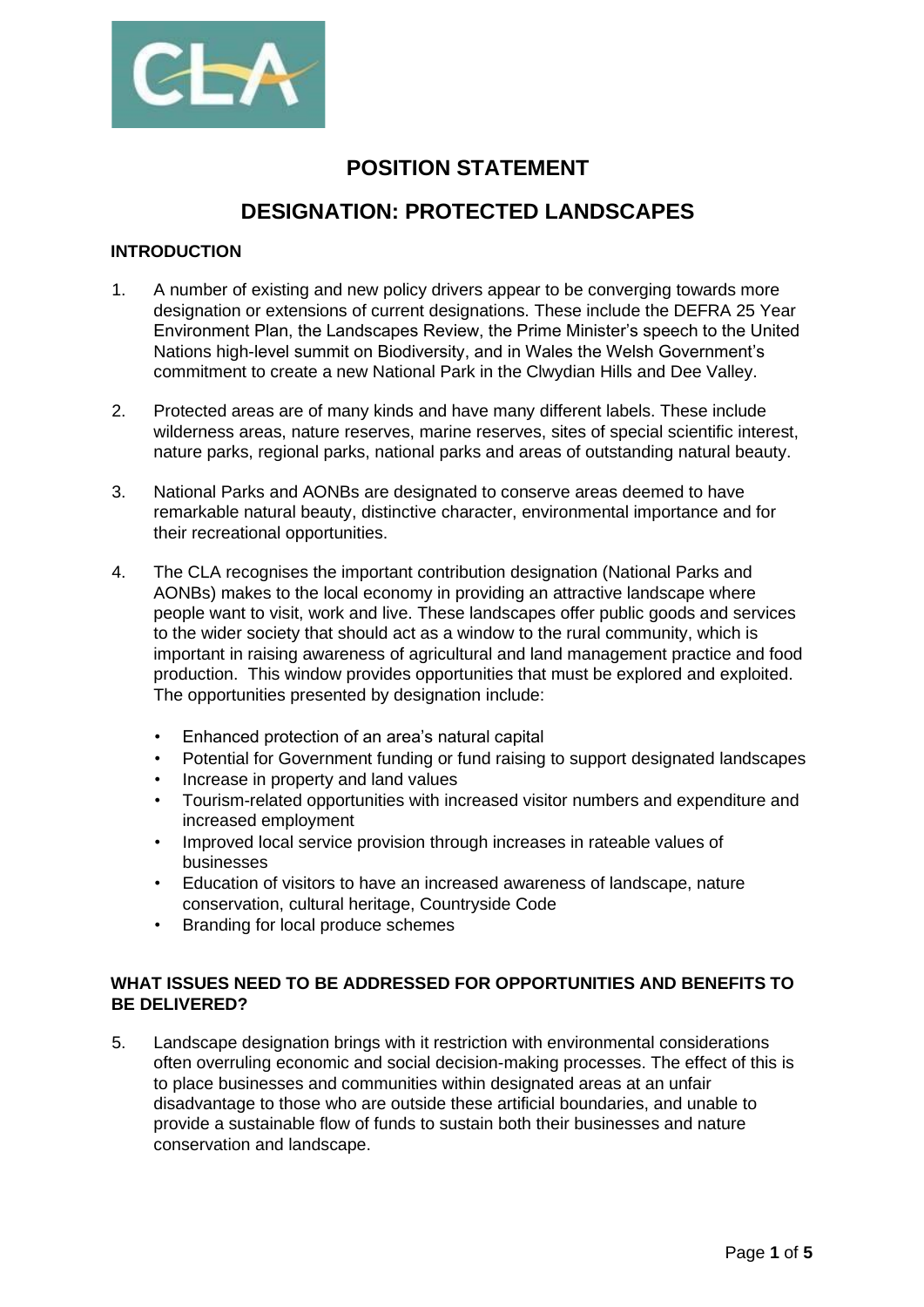

- 6. The issues are:
	- *Restricted economic diversification and growth due to restricted development*. Designated areas, with hard boundaries and buffer zones, and overly restrictive planning policies, are not conducive to flexible and adaptable development, let alone the delivery of a broader based economy with high value industries creating higher wage opportunities. The current duty to foster the economic and social well-being of businesses and communities is disjointed, ignored and/or misunderstood. Designation does not promote business opportunities (beyond tourism) even though it is often these businesses that are key to delivering designated area agendas.
	- *Tourism industry*: A *'tourism mono-culture'* in designated landscapes is unsustainable: the sector is vulnerable to shocks (as both Covid and Foot and Mouth Disease have shown). Furthermore, the employment profile of the tourism industry tends towards lower paid and seasonal jobs, rather than focussing on delivering an all-year round professional industry with updated and changed employment structures that encourages better quality jobs and higher wages.
	- *Landscapes are highly managed:* their visual appearance and beauty depend on land managers and farmers actively maintaining them – this is often forgotten. Business viability requires a viable flow of funds, from diversified farming businesses, to be able afford to maintain and enhance landscape and biodiversity. If this was not to continue then the nature conservation and reasons for creating the designation in the first instance are jeopardised.
	- *The economic viability of those farming designated landscapes* is often very tight and alternative sources of income are essential to maintain the business. This viability is often undermined as planning policy is rigid and strict about what will/not be granted planning permission. The uncertainty about achieving a beneficial outcome leaves many land managers unwilling to attempt to steward a planning application through the planning authority decision-making process; this leads to inertia and a lack of investment, and in turn to declining profitability for businesses and declining communities.
	- *Decreased housing affordability and availability*: Increases in the number of second homes; increased house prices with associated affordability issues and change in social mix. This results in the loss of young people from communities through difficulties in securing local employment and affordable housing. Reverse commuting to jobs in designated areas affected by house price to income ratio.
	- *Unsustainable reliance on government funding:* If designated areas cannot be economically self-sustaining, they will rely on public funding to a greater extent. Funding to National Parks and AONBs has been severely cut. More designation will be expensive to fund, and it is unlikely that the Environmental Land Management scheme, farming in protected landscapes grant aid, Community Renewal Fund/UK Shared Prosperity fund will plug the gap.
	- *Conflict between public access and nature*: Possible impacts due to visitor numbers on landscape, biodiversity and built heritage unless careful management is put in place. The cost of repairs to landscape in visitor hot spots is high. Increasing visitor numbers cause traffic congestion and harm nature conservation.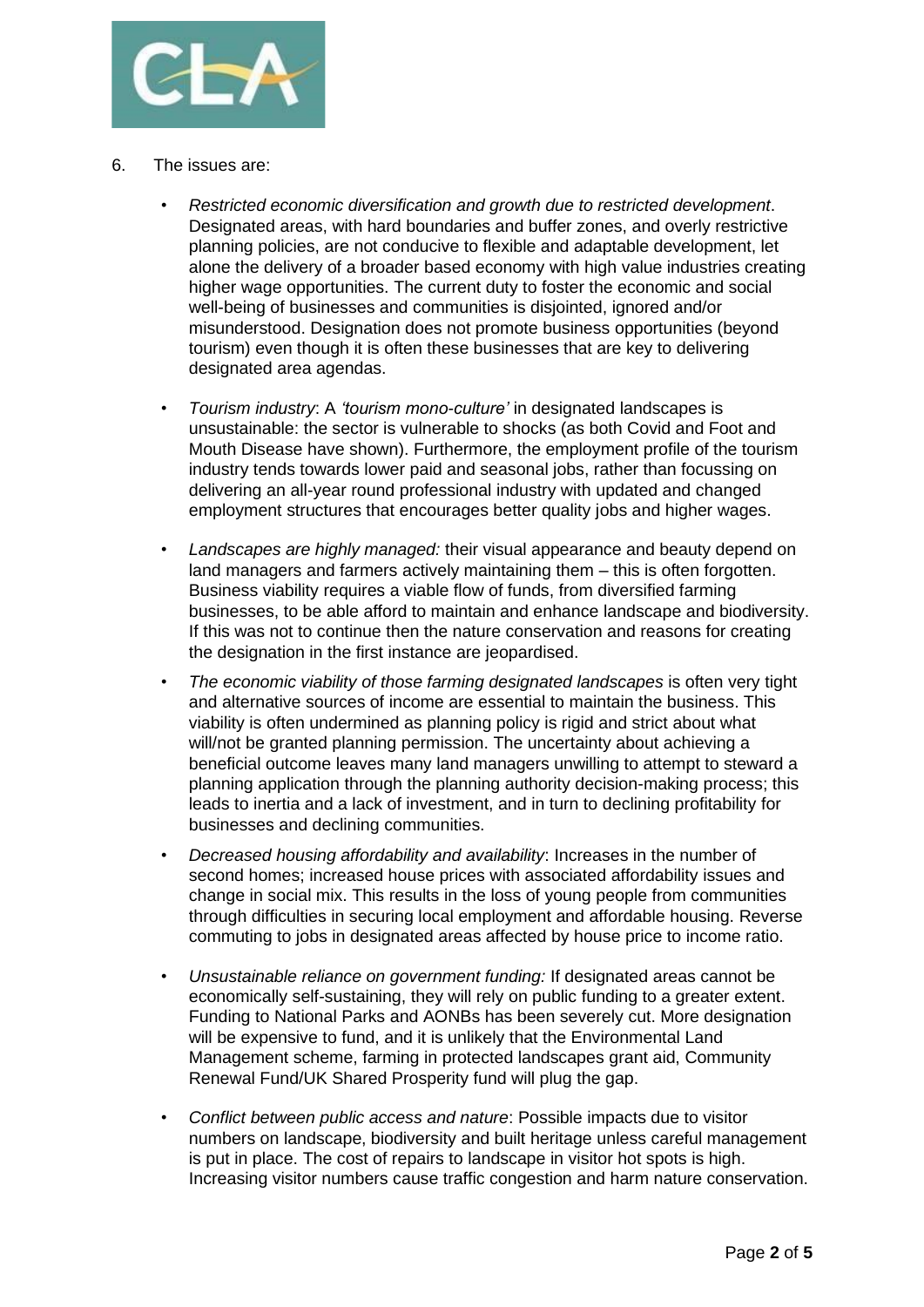

- *Mis-aligned perceptions and unrealistic expectations*: (i) on the part of the public who believe the term "National Park" means designated land is in public ownership when in fact the majority is owned privately and actively managed as in a business use. This is likely to be exacerbated with the new title 'National Landscapes' recommended in the Landscapes Review; (ii) on the part of government and the public who expect that landscapes are delivered for free. There is an opportunity cost associated with delivering landscape requirements – alternative uses for finite farm resources (money and time) can undermine landscape and nature conservation.
- *The National Park "brand" has been diluted* by government policy shift from designation of extensive tracts of wildness towards designation of extensive tracts of countryside. This may continue with the proposal to rename National Parks and AONBs as "National Landscapes"

## **CLA ASKS OF GOVERNMENT**

- 7. Designation should be seen as a catalyst for innovation, not a barrier to change.
- 8. The CLA asks of Government are:

#### *Designation process and representation*

- That designated landscapes should be our *finest landscapes*. The CLA will seek a policy shift within DEFRA and Natural England back to a position that only those landscapes considered to be our finest will be designated in future.
- To seek a *change to Natural England's statutory powers* to limit its 'judge and jury' decision-making role by providing a more balanced process. We are often told that Natural England's remit only covers environmental objectives. However, Natural England does have a duty to consider the economic and social interests of rural areas when exercising its powers (for example under section 37 of the Countryside Act 1968 and the "growth duty" set out in the Deregulation Act 2015). The absence of a holistic evaluation of the social, economic and environmental objectives for the notified land results in one-dimensional decision-making with no regard for other government policy objectives.
- That Government decisions on new designations/boundary extensions should be (i) taken by *a statutory body that has a wider remit covering environmental, economic and social objectives*, (ii) be supported by Impact Assessments and (iii) consider how adverse impacts on economies and communities in the area will be addressed. Should the government press ahead with the creation of a new 'umbrella' statutory body the same lobbying strategy would be pursued. The same arguments would likely apply in Natural Resources Wales.
- That each authority/board/partnership to contain a breadth of expertise which must *include farming and rural business expertise.*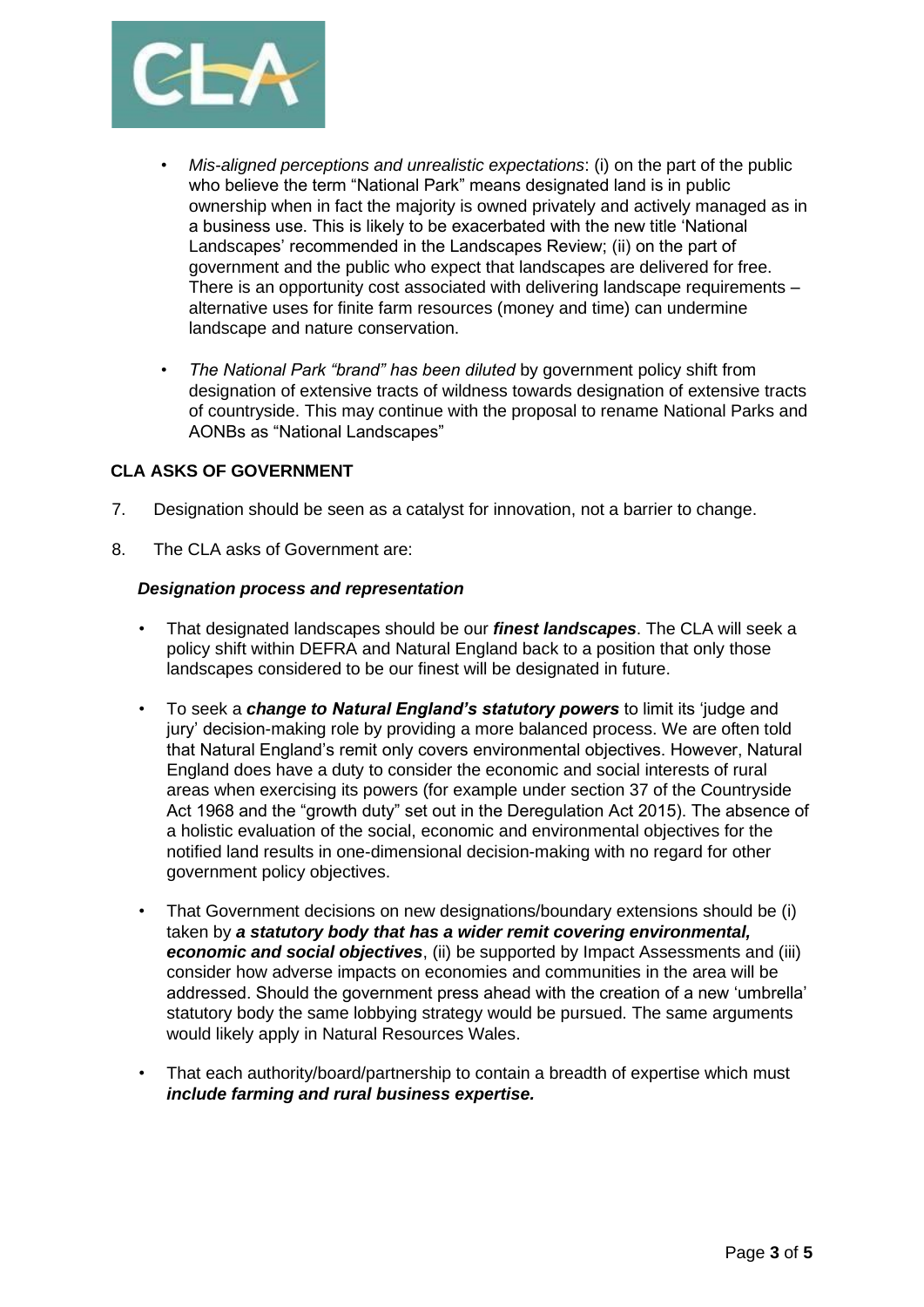

#### *Economic and social objectives*

- Introduction of a *statutory purpose to foster the economic and social well-being of businesses and communities* that happen to find themselves "washed over" by a designation. This has been a long-standing CLA objective and it is included in the Landscapes Review at proposal 17. This new purpose is necessary to demonstrate that economic growth can be accommodated whilst supporting a stronger environment and vibrant, dynamic communities.
- Lobby the Better Regulation Executive to require *Impact Assessments* or similar from Natural England on designation including boundary reviews, on the basis that it imposes a new burden on business and communities. If successful, this policy shift should be applicable to future designations of National Parks/AONBs and SSSIs.
- *Engage with HM Treasury* to exert pressure for updated Park/Board management plans and positively worded planning policies that promote and deliver economic resilience through more diverse rural business types, and housing of all types and tenures on rural exception sites. The CLA's case is that a monoculture of tourism in National Parks and AONBs is dangerous, and that for National Parks, AONBs and SSSIs to be heavily dependent on public funding is unsustainable – there needs to be a viable and sustainable flow of funds both from public and private sectors to deliver environmental outcomes.
- Seek an *update of DEFRA's 2010 Vision and Circular for England's National Parks*, including the Broads, in light of the Landscapes Review proposal 17 (duty to foster the economic and social wellbeing of businesses and communities) in order for National Park and AONB management plans to promote the delivery of diverse and resilient economies and communities in designated areas alongside the requirement to protect and enhance natural conservation, wildlife and cultural heritage and provide opportunities for recreation.

## *Local governance*

• The Landscapes Review is proposing a new statutory body, the National Landscape Service, and the government is minded to take this proposal forward. The CLA will lobby to ensure that local governance remains in place in each National Park, including retention of planning powers at a local level. This would need to be accompanied by a case for bolstering Local Authority resources, especially if Local Economic Partnership's role diminishes.

## *Access*

- Demand for access is high up the publics and the government's agenda. The Landscapes Review promotes greater access whilst acknowledging that any changes would need a much more 'in depth investigation'. The CLA:
	- $\circ$  supports 'voluntary, incentivised and permissive' access, not mandatory additional access
	- o will make the case for increased funding, for land managers as part of their farming business, to enable adequate visitor management, necessary infrastructure, access points maintenance etc, as well as funding for better signage and more